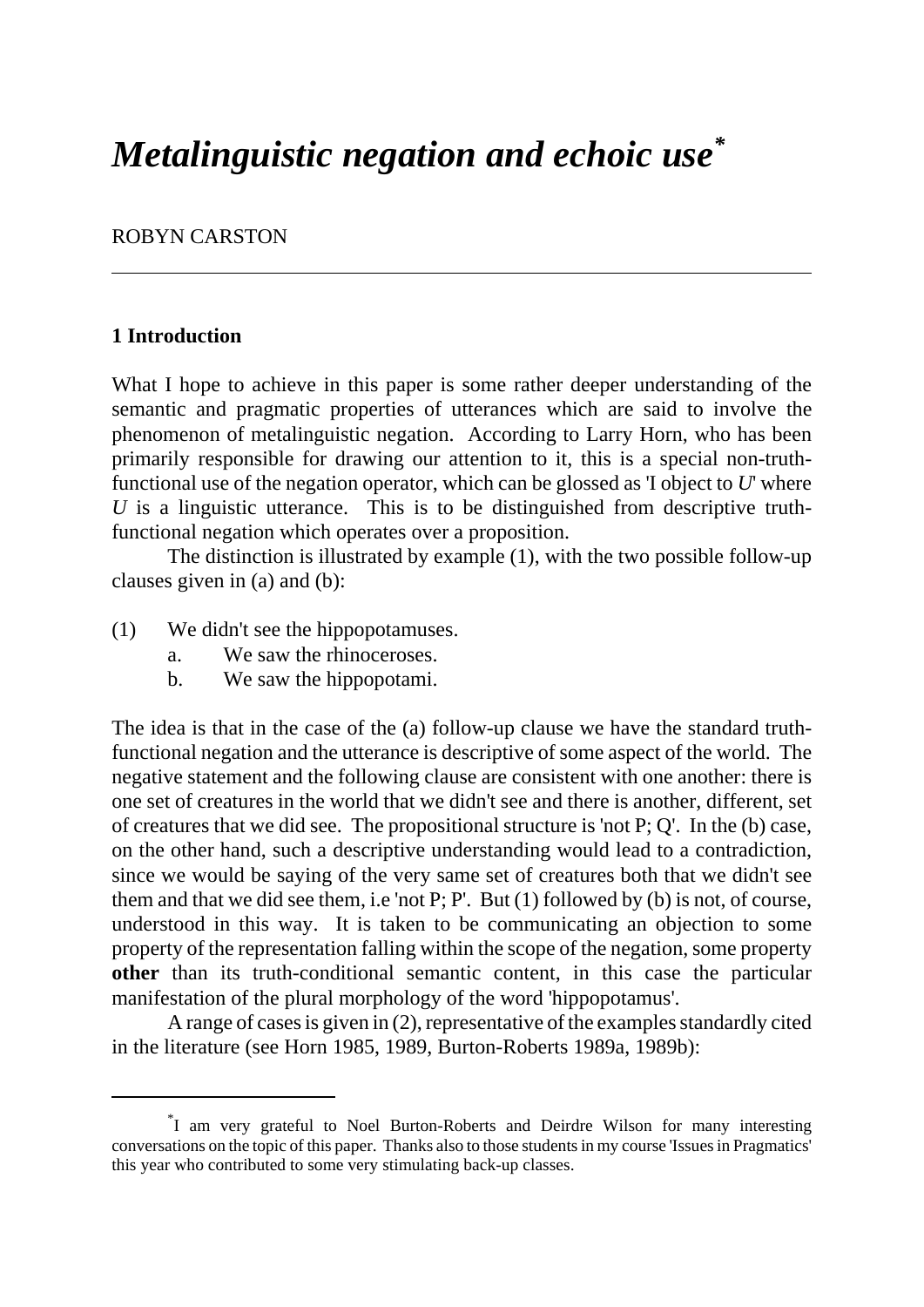- (2) a. We don't eat tom[a:t{uz] here, we eat tom[eiD{uz].
	- b. He isn't neurotic OR paranoid; he's both.
	- c. I haven't DEPRIVED you of my lecture on negation; I've SPARED you it.
	- d. She's not my mother; she's my female progenitor.
	- e. The President of New Zealand ISn't foolish; there IS no President of New Zealand.

This gives some idea of the sorts of properties that might be objected to by this use of negation: the pronunciation of a word in (2a), the insufficient strength of the lexical item used in (2b),<sup>1</sup> a non-truth-conditional aspect of the semantics of a word in (2c),<sup>2</sup> the stereotypic assumptions or connotations that come with a particular word in (2d), an existential 'presupposition' carried by a sentence/utterance in (2e). This is summed up by Horn (1989, 363): '[metalinguistic negation is] a device for objecting to a previous utterance on any grounds whatever, including the conventional or conversational implicata it potentially induces, its morphology, its style or register, or its phonetic realization.' This statement is quite typical: while 'any grounds whatever', might seem to include truth-conditional content (believing someone's utterance to be false is a good ground for objecting to it), it is always followed up by a list which does not include it. Most people seem to assume that since descriptive negation deals with truth-conditional content, this other kind of negation, used to register an objection, need not and does not. I shall return to this matter in section 5.

So we have two uses of the negation operator; the question is whether the distinction between them is to be captured pragmatically, or is a semantic matter. Horn wrestles with the issue of how to characterise the relationship between these two ways of interpreting a negation; he insists that it does not amount to a semantic ambiguity, an ambiguity within the linguistic system itself, and calls it a pragmatic ambiguity, a 'built-in duality of use', which extends to other linguistic operators such as 'if', 'or' and 'and' (see Horn 1989, 379-382). However, in the absence of any further specification the concept of 'pragmatic ambiguity' is at best hopelessly vague. A number of writers have puzzled over what it might be taken to mean (Burton-Robert 1989b, Foolen 1991, van der Sandt 1991, Carston forthcoming), without reaching any concrete conclusions.

<sup>&</sup>lt;sup>1</sup>The way this is usually expressed is in terms of an objection to the (generalised) scalar implicature carried by the use of the word 'or', that 'not (P **and** Q)' (see Horn 1989, 6.3).

 $2$ In Gricean terms this is a conventional implicature: 'deprive' and 'spare' are taken to be truthconditionally equivalent but to carry a semantic difference concerning the (un)desirability of their object.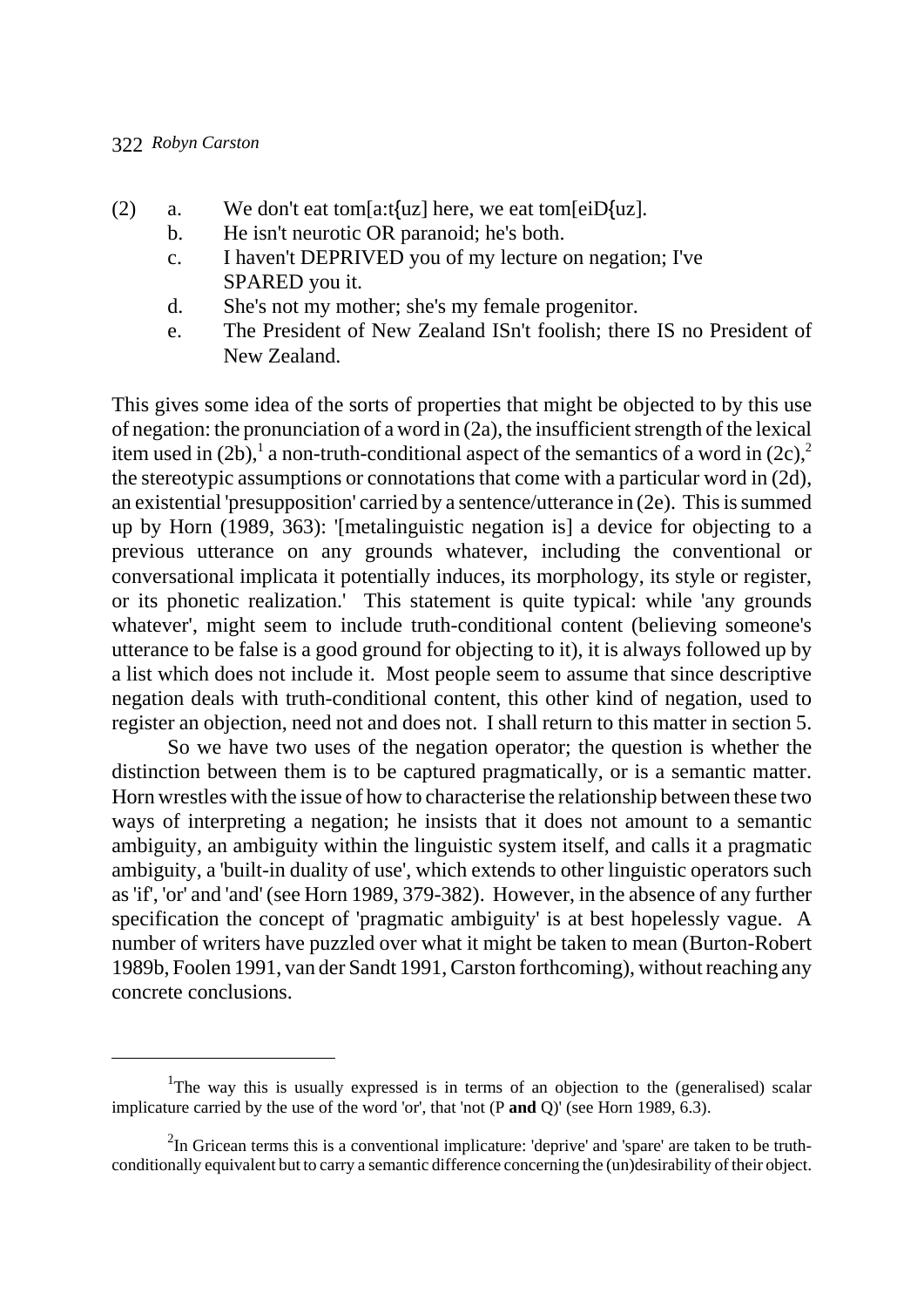Horn himself is inconsistent in his discussion, writing of 'an extended metalinguistic use of a basically truth-functional operator' (Horn 1985, 122), followed soon after by reference to 'this special or marked use of negation, irreducible to the ordinary internal truth-functional operator' (Horn 1985, 132). Despite his avowals to the contrary, it seems to me that Horn's is essentially a semantic ambiguity position, one which in fact involves a two-fold ambiguity. There is an ambiguity in the negation operator itself: the one is the logical, truth-value reversing, negation, the other is a non-truth-functional operator expressing objection. And the further ambiguity lies with the nature of the material falling in the scope of the negation, whether it is a proposition or an utterance. This is unsatisfactory on at least two counts: first, intuitions are violated by the idea that 'not' itself is ambiguous, and second, there is an odd redundancy in this double ambiguity. I hope to dispel the air of mystery that surrounds this issue of the two uses/senses of negation and how they are related to each other, but first let us take a look at some of the features cited as typical of metalinguistic negation.

# **2 Properties of metalinguistic negation**

**A.** Felicitous metalinguistic use standardly involves the 'contradiction' intonation contour (a final rise within the negative clause), followed by a correction clause, and contrastive stress on the offending item and its replacement (Horn 1989, 374).

**B.** Metalinguistic negations are standardly used as a rejoinder to an utterance of the corresponding affirmative.

**C.** They are garden-path utterances, requiring double processing (pragmatic reanalysis) in order to be correctly understood.

'... the descriptive use of negation is primary; the non-logical metalinguistic understanding is typically available only on a "second pass", when the descriptive reading self-destructs' (Horn 1989: 144).

**D.** Taken literally (i.e. not metalinguistically) the two clauses in each example constitute a logical contradiction (Burton-Roberts 1989a, 1989b).

**E.** The material falling in the scope of the "not" is mentioned (metarepresented, quoted, echoic) rather than used (Burton-Roberts 1989a, 1989b).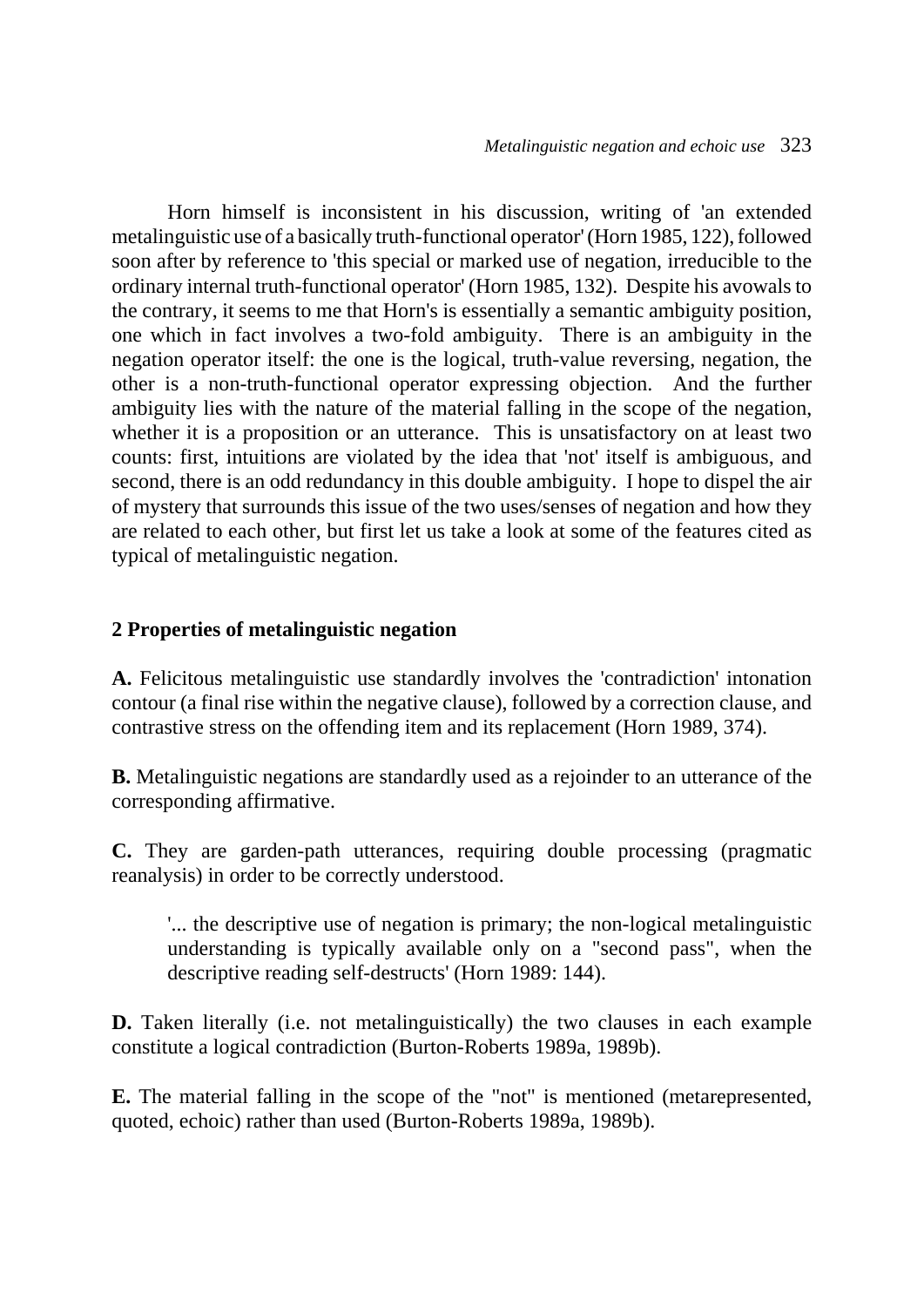The last property is, in my view, the only one of the five which is essential to this use of negation. The other characteristics listed are not necessary properties and their frequent, though by no means inevitable, occurrence arises as a consequence of the metarepresentational nature of the material in the scope of the negation, a property which lends itself to certain special rhetorical effects. At least, this is what I wish to show. I will look now at a number of examples which demonstrate the inessential nature of these other properties.

Consider example (3); the first line is the text on the front of a birthday card, the next two lines are the text inside:

(3) This Birthday Card is NOT from one of your admirers. ------------------------- It's from TWO of your admirers. Happy Birthday from both of us. (Horn 1992)

The idea is, of course, to deliberately mislead the receiver, who first reads the front, into taking it descriptively; then when the card is opened and the message inside is read the descriptive understanding is recognised as mistaken and there is a reanalysis in terms of the metalinguistic use. So, certainly, property **C** is realised here, the extra processing effort required giving rise to the extra (mildly humorous) effects as relevance theory would predict. However, the supposedly typical accent pattern is not in evidence; as a written message the contradiction contour cannot be indicated and the stress pattern reflected in the upper case letters does not contrast the offending item 'one' with its replacement 'two'. As Chapman (1993) points out, this clue to the metalinguistic interpretation is deliberately withheld in order to ensure the gardenpathing and reanalysis. Furthermore, there is clearly no utterance to which this one is a rejoinder, and Horn's suggested gloss for metalinguistic use: 'I object to the utterance "this birthday card is from one of your admirers"', is very strained here. In fact, the absence of these first two properties is quite typical of those cases which involve a contrived garden-path; giving the hearer/reader such clues would only undermine the trick.

So is the garden-pathing property central to the nature of metalinguistic negation? There is good reason to suppose not. Consider the examples in (4), where I have made the simple move of reversing the order of the negative clause and the socalled correction clause, so that what the hearer accesses and processes first has changed: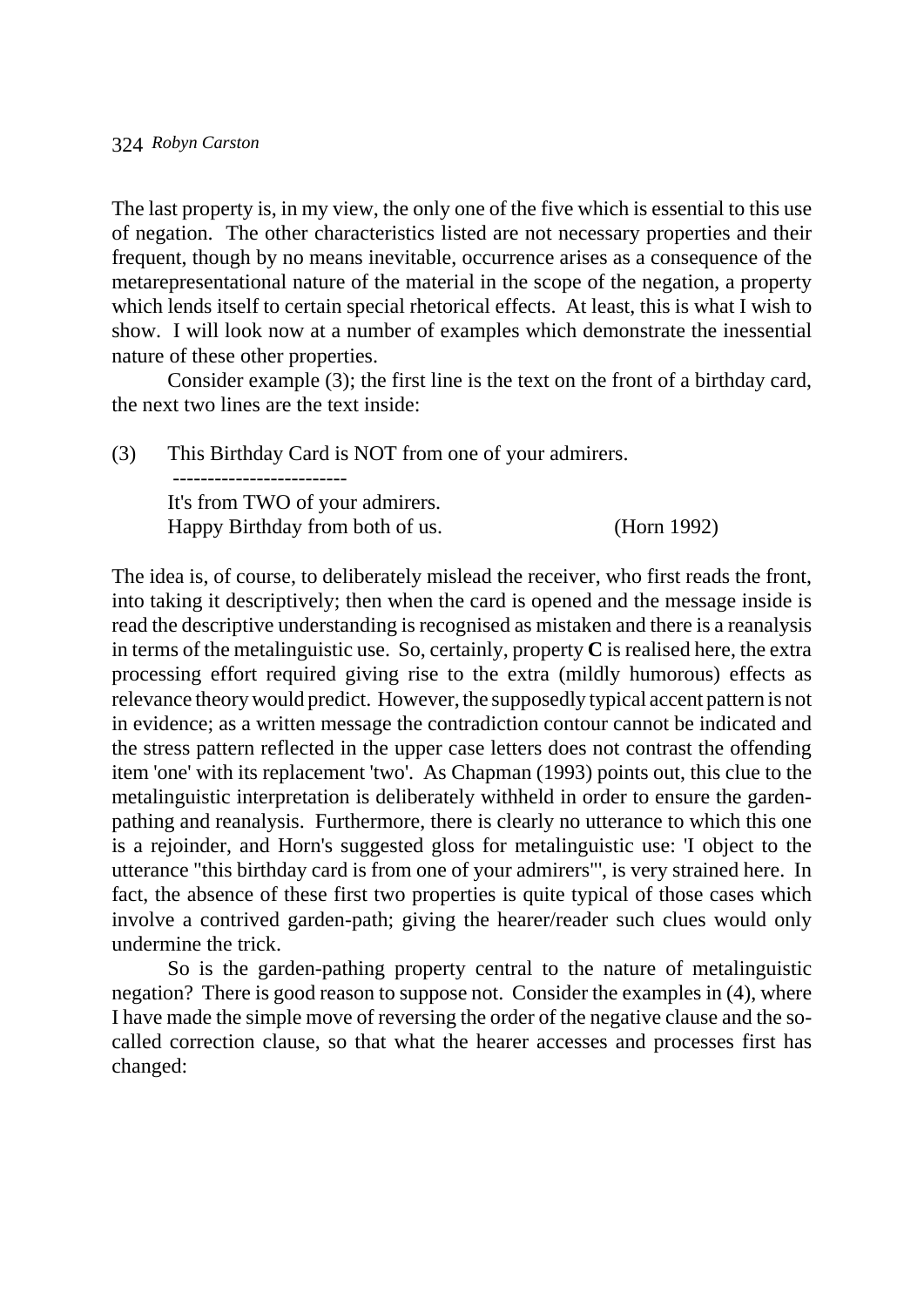- (4) a. Maggie's patriotic AND quixotic; not patriotic OR quixotic.
	- b. I've SPARED you my lecture; I haven't DEPRIVED you of it.
		- c. It's downright HOT out there, it's not WARM.

The correction clause is now (part of) the context in which the negative clause is processed. This shouldn't make any difference to the metalinguistic character of the utterances; a speaker of (4a) is objecting to someone's affirmative utterance that 'Maggie is patriotic or quixotic' just as much as a speaker of the clauses in the other order. Similarly, if the one order makes for a logical contradiction so must the other: if understood descriptively, what a speaker of (4a) would be taken to be communicating would be that Maggie has two properties, F and G, and that she has neither of these properties, F and G. But, and this is the point, there is surely no double processing of the negative utterance here; the metarepresentational nature of 'patriotic OR quixotic' is recognised straight off as such, without a preliminary stage of assuming a descriptive use. The first clause prepares the way for it, making it clear to the hearer that the speaker does not dispute the truth-conditional content that Maggie is patriotic or quixotic, since she has just made the stronger assertion that entails it. The negative clause will be processed on its first pass as a case of metalinguistic use. The same goes for (4b) and (4c).

The second sort of case where metalinguistic negation is noticed straight off is when something is explicitly marked as quotational. In written language we have an obvious way of doing this: the use of quotation marks, as in (5):

- (5) a. I'm not his "child"; he's my father.
	- b. You didn't see two "mongeese"; you saw two mongooses.

Surely when these are physically present as they are here, a **reader** does not first understand the material within the marks descriptively/truth-conditionally and only give up on that when he encounters a contradiction. Similarly, though less determinately, in a spoken case, the contradiction contour and the focal stress provide a hearer with clues which may direct him straight to the metalinguistic interpretation. As we saw above with example (3), when a speaker or writer is intent on gardenpathing a hearer or reader, these clues are likely to be withheld.

Given the highly context-sensitive nature of utterance interpretation it is reasonable to suppose that there is a third sort of case which does not require two interpretations, the case where a particular context makes the metalinguistic interpretation immediately accessible. In such a case a follow-up correction clause is unnecessary: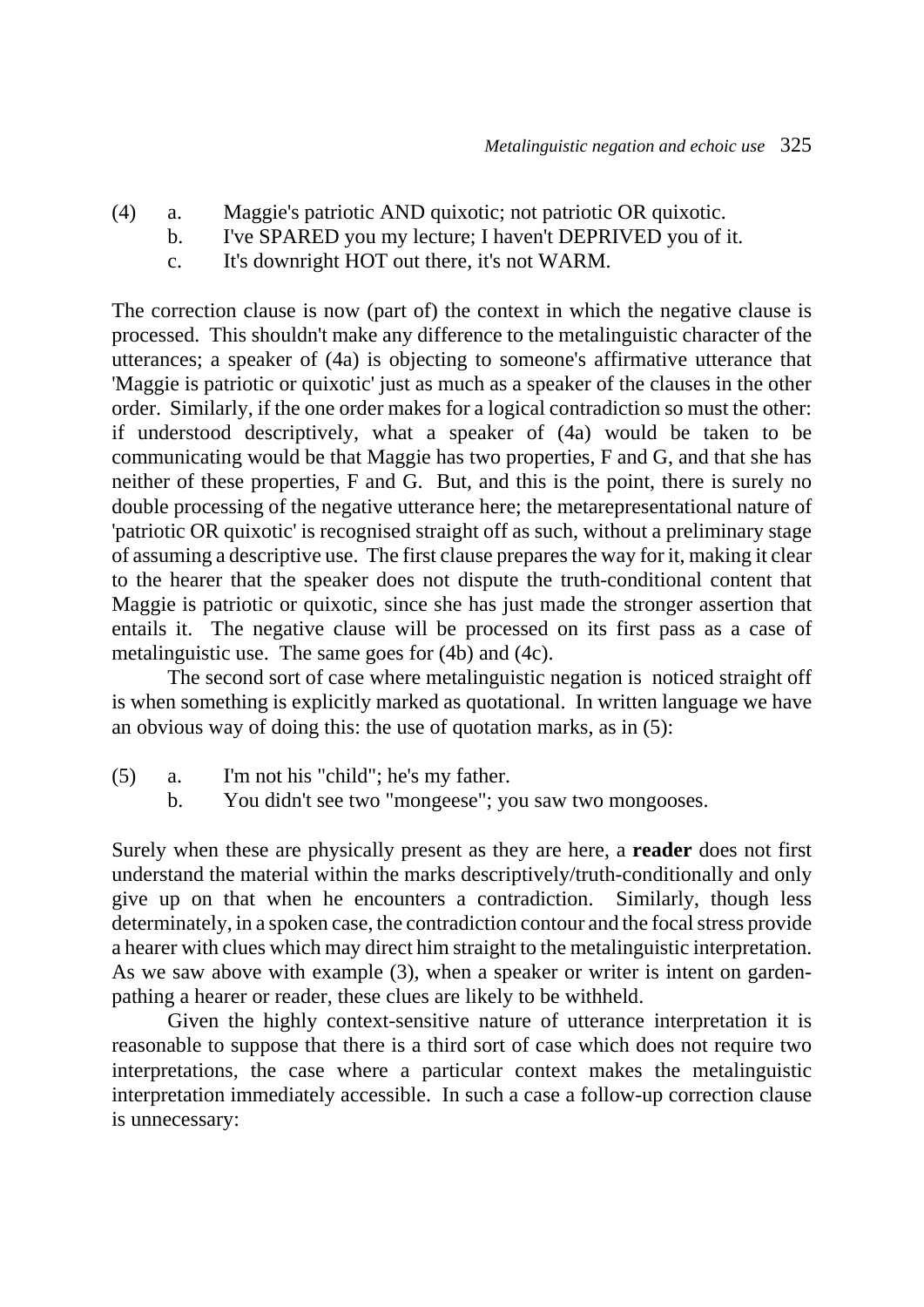- (6) [context: A and B have a running disagreement about the correct plural of "mongoose", A advocating "mongeese" and B "mongooses".] A: We saw two mongeese at the zoo.
	- B: Now, come on, you didn't see two monGEESE.

In the context given, A might well recognise on a first pass the non-descriptive nature of the utterance with its implicated correction of the plural morphology of 'mongoose'. If their dispute is still sufficiently alive in his mind he may have produced his own utterance as a deliberate provocation and be anticipating B's response.

Most of the cases presented in the literature are abstracted from contextual specifics and, as they are in written form, they have few of the typical accentuation features which function as clues towards a metalinguistic reading, so we cannot make a blanket generalisation about how they are processed. In this regard, metalinguistic negatives are no different from metalinguistic affirmatives:

- (7) a. You may have seen some mongeese but as far as I'm concerned I saw some mongooses.
	- b. In America they eat tom[eiD{uz]; here we eat tom[a:t{uz].

These, too, may first be processed as descriptive and then, if they 'self-destruct', be reanalysed as metalinguistic, or they may be recognised immediately as metalinguistic, depending on the hearer/reader's most accessible context.

So metalinguistic use need not be disguised or initially misleading as in some of the earlier cases; it may be plain to see from the beginning. If so, the processing effort it requires and the effects achieved will be rather different from that of the 'double processing' cases. If I am right that the reverse order examples in (4) are recognised as metalinguistic on a first pass, relevance theory would predict that, since they require less processing effort than the standard Horn cases, they should give rise to fewer, or at least different, effects. Intuitively, at least, this seems correct.

The examples in (4), (5) and (6) show that the understanding of a negation as metalinguistic need not involve garden-pathing, though (4) and (5) ARE logical contradictions when taken descriptively. Burton-Roberts (1989a, 1989b) has emphasised this property, specifically motivated by his commitment to a presuppositional semantics for natural language. Before considering the presupposition-denying cases let us consider whether metalinguistic cases are generally descriptive contradictions.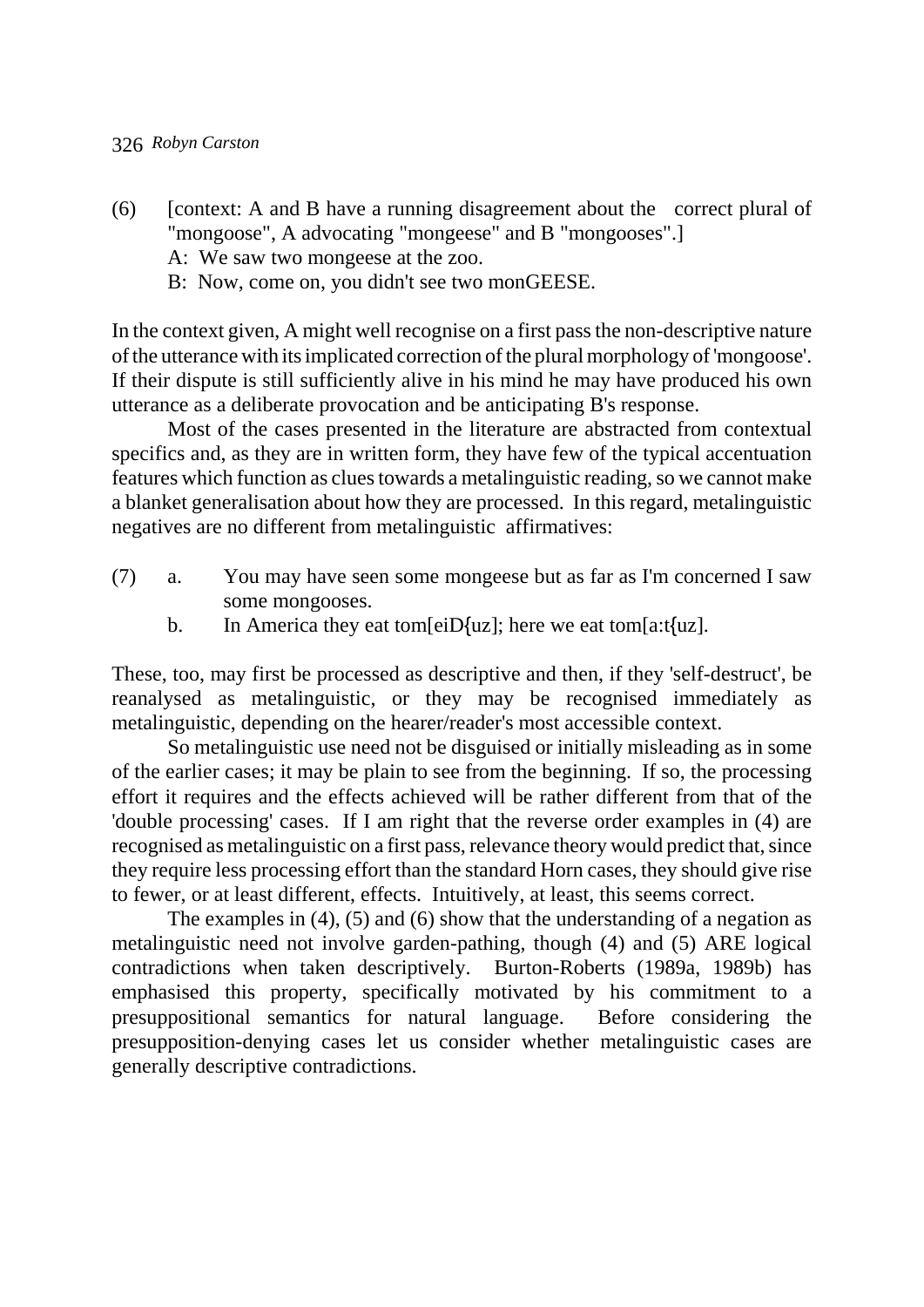- (8) a. He doesn't need FOUR MATS; he needs MORE FATS.
	- b. X: You seem amused by my problem.
		- Y: I'm not Amused by it; I'm BEmused by it.
	- c. I didn't put him up; I put up with him.

These examples are obviously quite consistent when taken descriptively and I do not see any reason to suppose they wouldn't be interpreted as metalinguistic; that is, as objections to some property of a previous utterance. In all three the focus of the objection is a property of linguistic form although it also happens to make a difference to truth-conditional content. However, opinion is divided at this point. Kempson (1986, 84) and Foolen (1991, 222) assume that these are (at least potentially) cases of metalinguistic use and Horn (1989, 403) himself gives similar non-contradictory examples of metalinguistic negation. Burton-Roberts (1989a, 1989b), on the other hand, excludes these from being cases of metalinguistic negation precisely because they are not logical contradictions. His claim is that contradictoriness is the single unifying property of all cases of metalinguistic negation and that it is this that provides the rationale for the pragmatic reanalysis which these cases inevitably, according to him, undergo.

However, it is not entirely clear what the contradictoriness claim amounts to when we consider a further sample of cases standardly cited, by Horn, Burton-Roberts and others, as metalinguistic negations:

- (9) a. He didn't eat THREE of the cakes; he ate FOUR.
	- b. They didn't fall in love and get married; they got married and fell in love.
	- c. semantics: not  $[P & Q]$ ; Q & P first pass pragmatic processing: not  $[P \& then Q]$ ; Q  $\&$  then P

On the most widely accepted (linguistic) semantic analysis of (9a) and (9b) they are indeed semantic contradictions (Horn 1985, Kempson 1986, Carston 1988, Burton-Roberts 1989b). But it is far from obvious that they are contradictions in on-line processing; if much current work in pragmatics is on the right track then these examples standardly involve pragmatic enrichment at the level of the proposition expressed by the utterance (its truth-conditional content). This is demonstrated in (9c) for (9b): by the time the hearer reaches the end of the first clause he will have enriched the conjunctive relation to include temporal sequence so that the subsequent processing of the follow-up clause will not result in a contradiction. Similarly, the enrichment of 'three' to 'exactly three' in the left to right processing of (9a) will ensure that the first pass descriptive interpretation is consistent. This does not entail that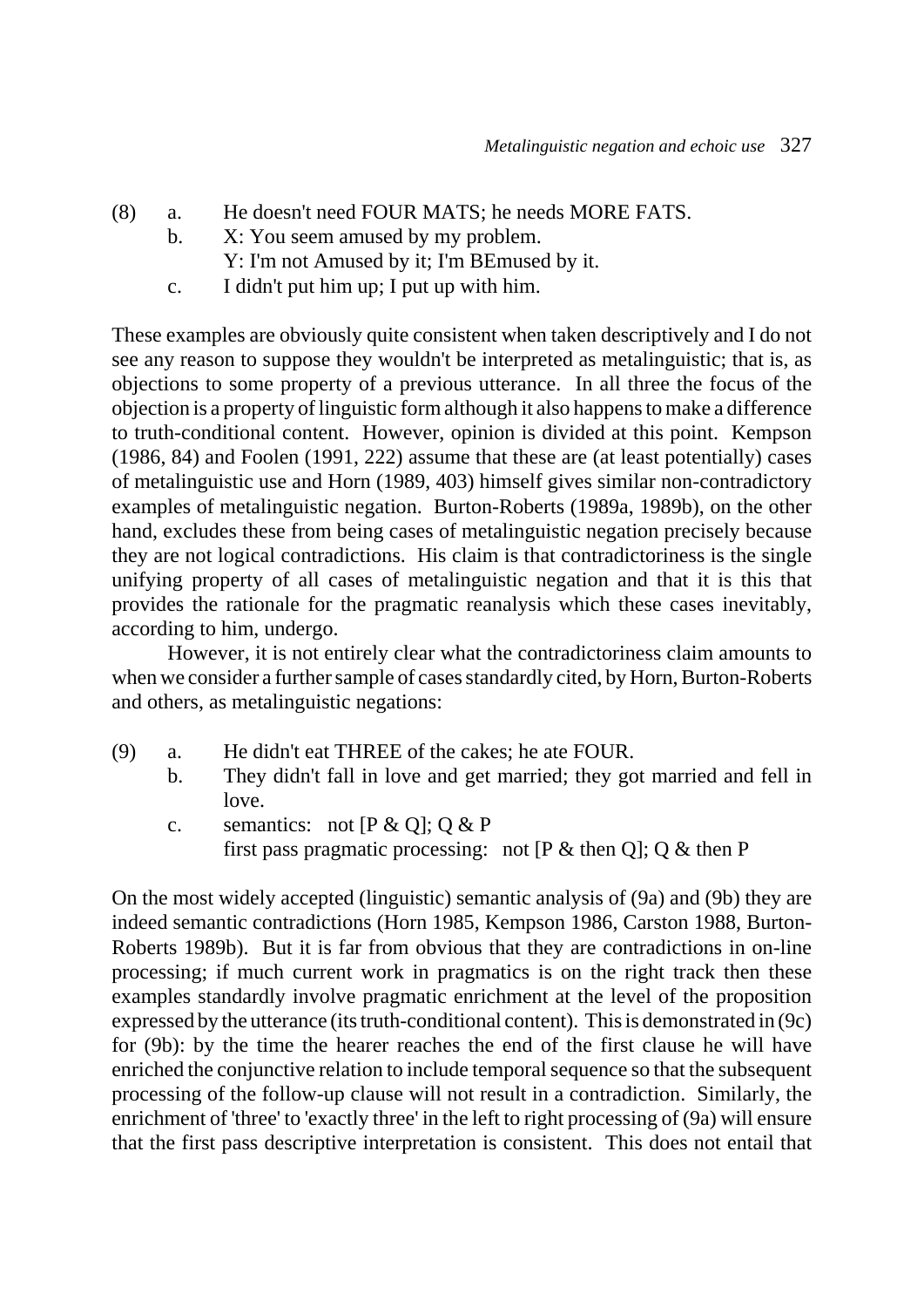these will never be cases of metalinguistic use. In an appropriate context they might well be, but their interpretation as such won't be prompted by the derivation of a contradiction<sup>3</sup>

I shall argue that, in a certain sense, the 'presupposition'-denying cases are the mirror image of these, in that while they are not semantic contradictions, the interpretation made on a first pass does standardly result in a contradiction.

### **3 The 'presupposition'-denying cases**

As already mentioned, cases such as those in (10), which involve a follow-up correction clause denying a presupposition carried by the affirmative counterpart of the first clause, are standardly included in the lists of metalinguistic negation examples:

- (10) a. The President of NZ isn't a fool; NZ hasn't got a President.
	- b. I haven't given up smoking; I've never smoked.
	- c. I don't regret telling her my secrets; I haven't told her anything.

They certainly feel similar to the other cases: they are most easily contextualised as rejoinders to an utterance of the affirmative, they are most readily uttered with the typical contradiction contour and they have the marked, garden-pathing effects that the other examples in (2) standardly have.

Are they logical contradictions? On Burton-Roberts' account of presupposition as a semantic relation, intrinsic to the linguistic system, they must be. It follows from the definition of semantic presupposition that each of the negative sentences in (10) carries the presupposition of its affirmative counterpart. Therefore, in each case the follow-up clause contradicts the preceding negative sentence. It is this that prompts the pragmatic reanalysis in terms of a metalinguistic use of the negative element. Burton-Roberts' (1989a, 1989b) analysis for (10a) is given in (11):

(11) semantics: [the P is not-F]; there is no P. which is a contradiction pragmatic reanalysis: not['the P is F']; there is no P

 $3$ The enrichment of conjunction has been extensively discussed and motivated within Relevance Theory (see Blakemore (1987), Carston (1988), Wilson & Sperber (1993)); the shift from a scalar implicature treatment of number cases to a pragmatic enrichment account has been discussed within Relevance Theory (Kempson 1986, Carston 1988, 1990) and by Horn (1992)).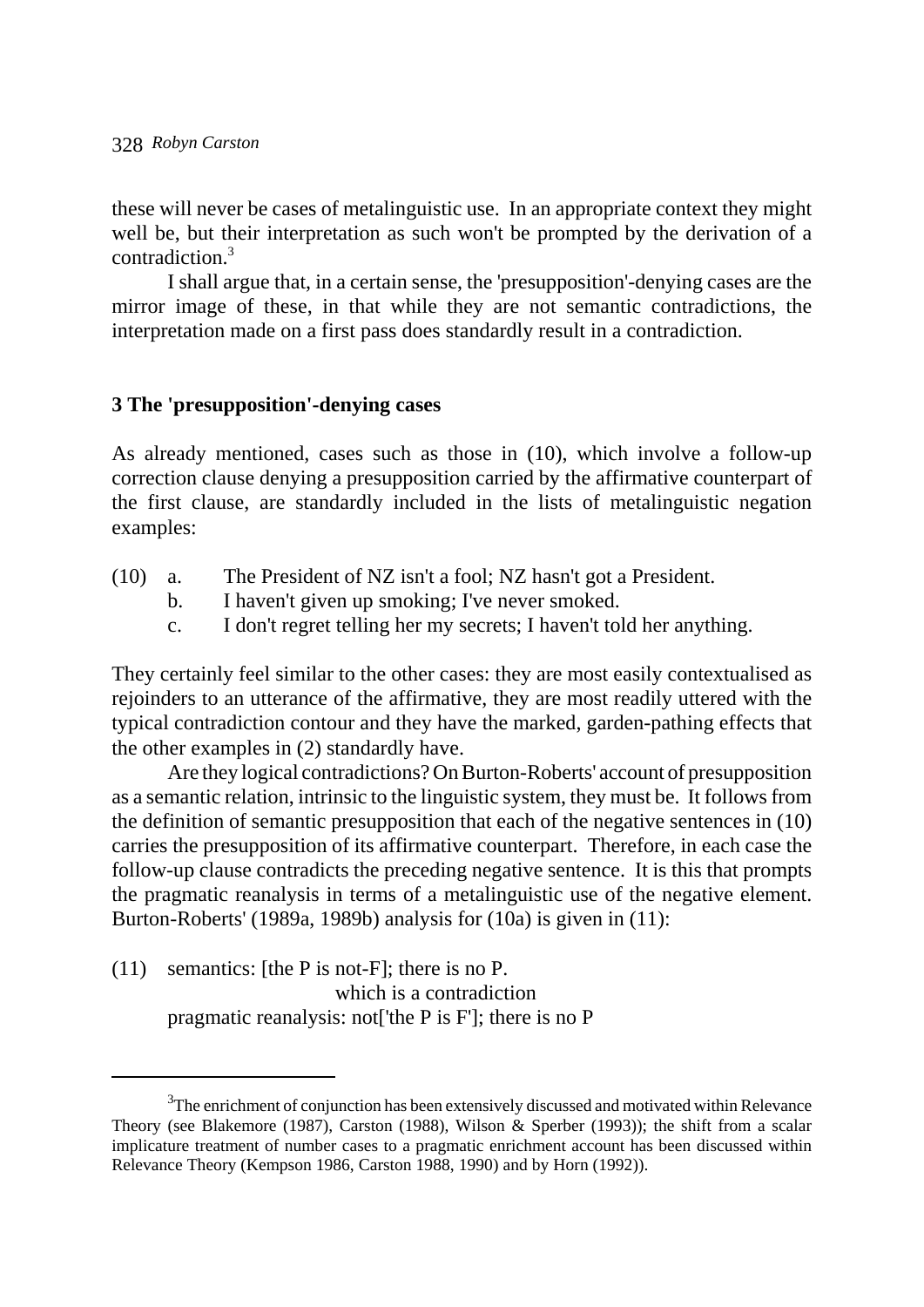He argues that a unified account of metalinguistic negations (in terms of logical contradiction) and the **semantic** account of presupposition need each other. His line of reasoning is as follows:

- (a) These 'presupposition'-denying cases are standardly treated as cases of metalinguistic negation (by Horn, et al).
- (b) Metalinguistic negations (quite generally) are descriptive (semantic) contradictions (see 2(a-d) and (5)).
- (c) It is only in a presuppositional semantics that these 'presupposition'-denying cases qualify as semantic contradictions (since, by definition, the negation operator of a presuppositional semantics preserves presuppositions.<sup>4</sup>)
- (d) Therefore it is only on a presuppositional semantics that you get a unified account of metalinguistic negation (in terms of semantic contradiction forcing pragmatic reanalysis of the negation as metalinguistic).
- (e) Therefore the metalinguistic analysis of 'presupposition'-denying cases requires that presupposition be understood as a property of natural language semantics (as opposed to pragmatics).

First off, it is far from obvious that metalinguistic negations are generally logical contradictions, as we saw above. This is mere stipulation on Burton-Roberts' part. Second, there appears to be considerable evidence scattered throughout the literature that the presupposition-denying cases themselves are not logical contradictions (see Kempson 1986, Horn 1990, Seuren 1990). In addition to that evidence which I will not review here, I would like to point to a sharp distinction between these presupposition-denying cases and the other metalinguistic cases. The very property that led to the standard metalinguistic cases being called 'paradoxical negations' does not seem to extend to the 'presupposition' cases. As Horn (1989, 431-2), following Cormack (1980) points out, these negations seem to be paradoxical because their affirmative counterparts are entailed by their correction clauses; that is, given the schematic representation of these examples as 'Not P; Q', the following seems to be the case: 'Since/if Q, then P':

<sup>&</sup>lt;sup>4</sup>Burton-Roberts' (1993) account of negation in a presuppositional semantics is, in fact, more subtle than this, though this does not change the point I am making here. I address his account (in its full subtlety) in greater detail in another paper (Carston (forthcoming)).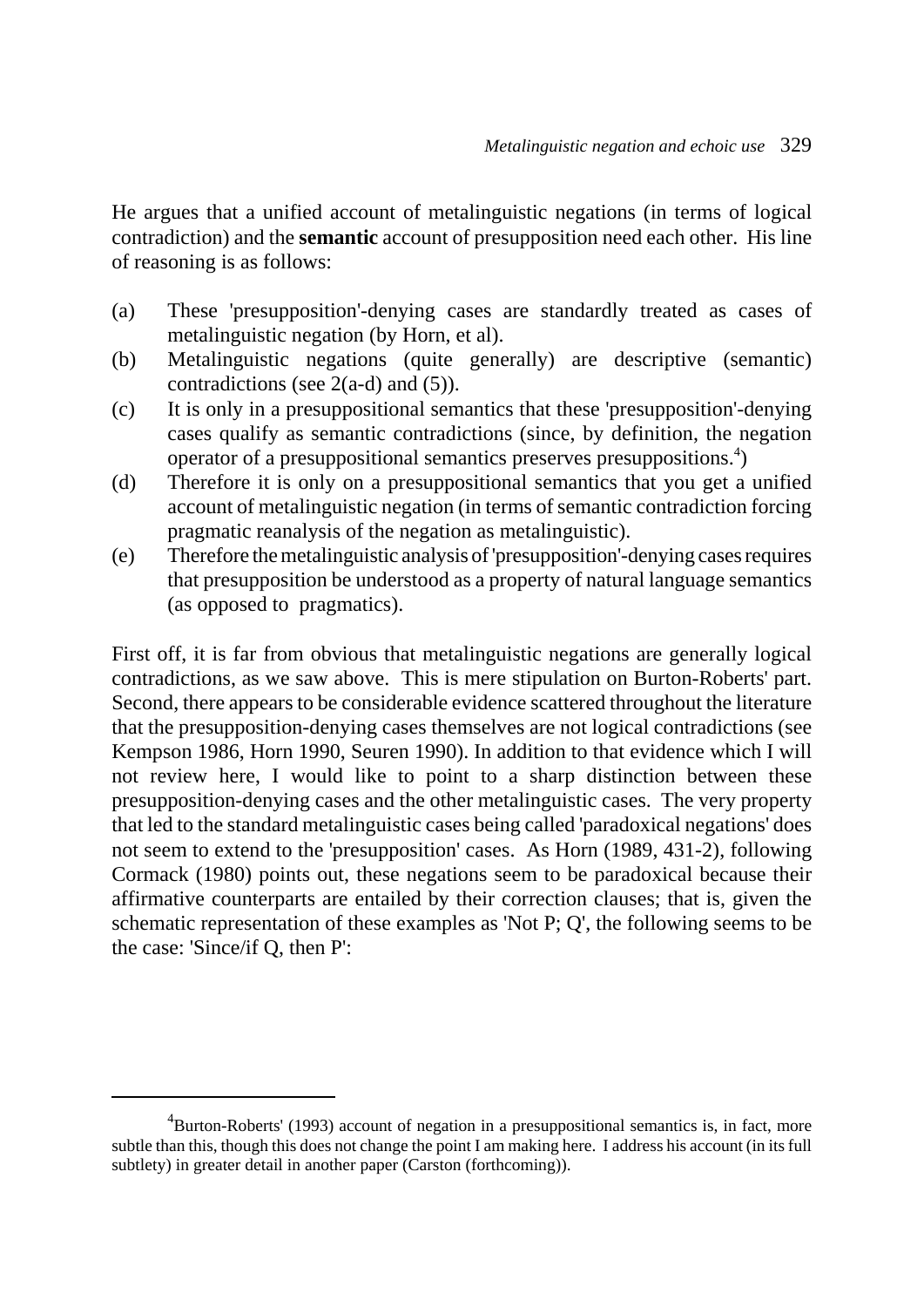- (12) a. She murdered him; he's still alive.
	- a' If he's still alive then she didn't murder him.
	- b. She's not happy; she's ecstatic.
	- b' If she's ecstatic then she's (certainly) happy.
	- c. I'm not his child; he's my father.
	- c' If he is my father then I am his child.
	- d. The President isn't foolish; there is no President.
	- d' ??If there is no President then the President is foolish.
	- e. I haven't given up smoking; I've never smoked.
	- e' ??If I've never smoked then I've given up smoking.

The example in (12a) does not involve the negation operator but is included as a typical semantic contradiction; it is typical in that the second clause entails the negation of the first. The paradoxical negation cases evince the same property in that their follow-up clauses entail the affirmative counterpart of the negative clauses. However, applying the same procedure to the presupposition-denying cases, as in (12d) and (12e), gives nonsense, which is only to be expected since they precisely are not paradoxical/contradictory.

This, in fact, jeopardises the entirety of Burton-Roberts' semantic presupposition position. Here, though, the point of immediate interest is that this provides further evidence against the general claim that metalinguistic negations are semantic contradictions. What, then, of the strong intuition that there is some tension, if not contradiction, between the first clause and the second, and that they do, frequently at least, require double processing? The analysis I argue for in Carston (forthcoming) involves an extension of the standard 'Gricean' analysis, long argued for by the anti-presuppositionalists, Wilson, Kempson, Grice, Atlas, Boer & Lycan.

- (13) a. semantics: not [the P is F]; there is no P
	- (i.e. 'presupposition'-cancelling, wide-scope, uncommitted negation)

b. standard first pass pragmatic processing:

[the  $P$  is not- $F$ ]; there is no  $P$ 

(i.e. pragmatic enrichment/narrowing in order to meet manner/quantity and/or relation maxims (consistency with optimal relevance expectations.))

- c. second pass pragmatic processing (reanalysis):
	- either: not ['the P is F']; there is no P (i.e. metalinguistic negation)

or: not [the P is F]; there is no P

(i.e. descriptive presupposition-cancelling negation)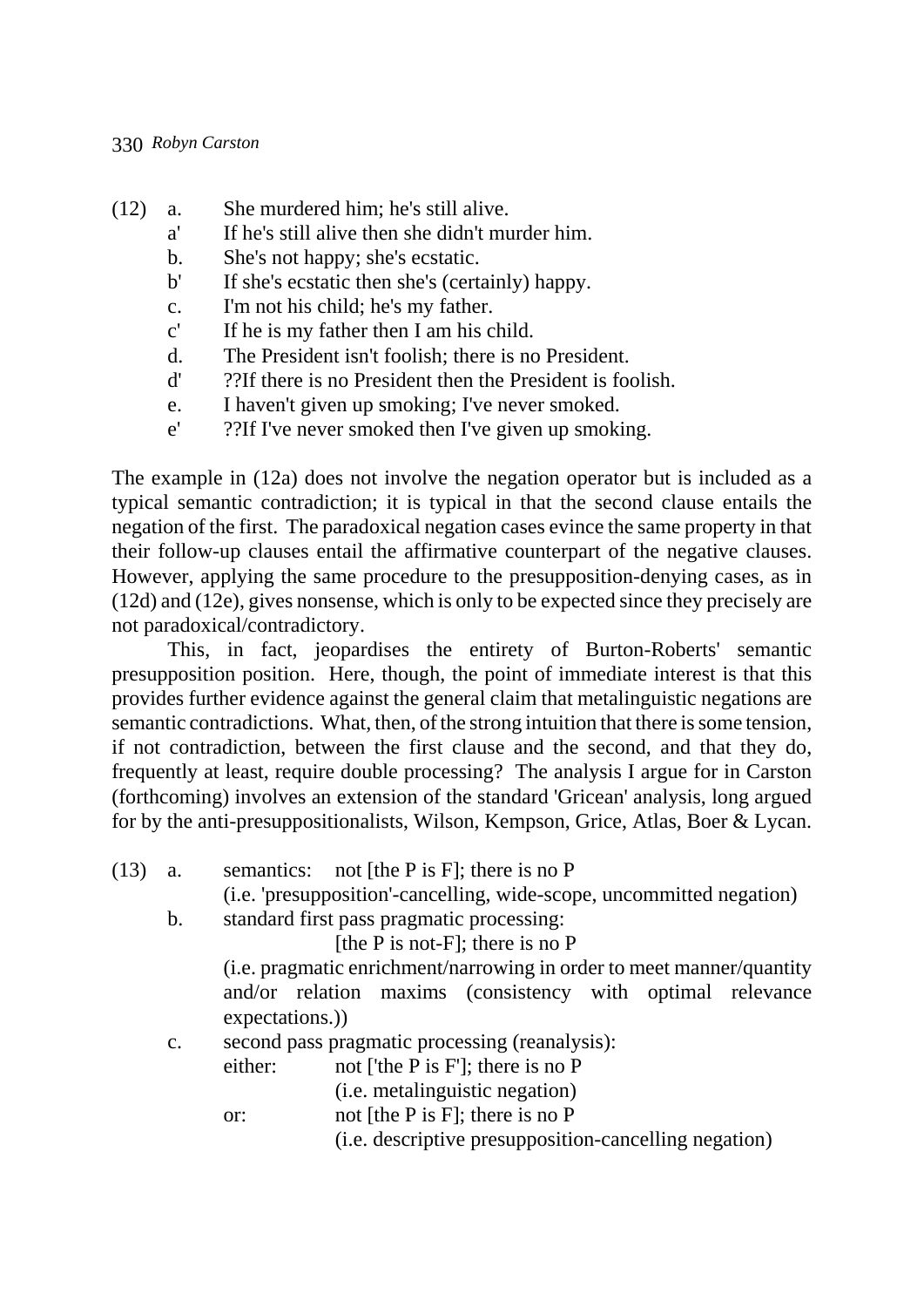(13a) and (13b) give the standard Gricean analysis, on which there is no **semantic** relation of presupposition; the existential implication is derived pragmatically, either as an implicature or as an enrichment at the level of the proposition expressed, a narrowing of the scope of the negation operator. These first two levels have been assumed by the Griceans to capture adequately the two possibilities: the 'presupposition' cancelling and the 'presupposition' preserving. However, what is missing here, as Burton-Roberts points out, is any recognition of the marked, nonpreferred, status of the presupposition-cancelling interpretation and the extra effects it seems to achieve in communication. This is reflected in (13c), which involves a second try, a pragmatic reanalysis, prompted by the contradiction arrived at during the first pass. Note that the contradiction here is not the outcome of the linguistic semantics; it has been derived pragmatically and is therefore compatible with the evidence in (12).

This reanalysis may take either of two forms depending on the specifics of context. The move to a metalinguistic interpretation is the most likely option. But there is, in principle, another possibility here, a 'return', as it were, to the descriptive, wide-scope, 'presupposition'-cancelling semantics. Certainly something akin to this latter process occurs in the garden-pathing examples in (14):

| $(14)$ a. |                | I've had breakfast; I had it ten years ago when I worked a night shift. |                                           |
|-----------|----------------|-------------------------------------------------------------------------|-------------------------------------------|
|           | $\mathsf{b}$ . | Edina:                                                                  | Have you eaten?                           |
|           |                | Patsy:                                                                  | No - not since $1973$ .                   |
|           |                |                                                                         | (from 'Absolutely Fabulous' BBC2, 9/2/94) |
|           |                |                                                                         |                                           |

There is, of course, nothing metalinguistic going on here. But a pragmatic REanalysis takes place as a result of the second clause in each case which is at odds with the temporal enrichment made on-line in processing the first clause. The reanalysis is one of undoing or repairing that first pass pragmatic enrichment. There is, then, as far as I can see, nothing inevitable about a metalinguistic analysis of the presupposition-denying cases, contrary to the Burton-Roberts view.

So far, then, there are no tidy generalisations to be made about cases of metalinguistic negation: some, but not others, are rejoinders to previous utterances; some, but not others, are semantic contradictions; some, but not others, of those that are descriptive contradictions are garden-path utterances; some, but not others, of those that are not contradictory are garden-pathers; some, but not others, involve a correction clause which may follow or precede the negative clause.

There is an interesting subset of cases whose general form has become almost a set formula for achieving rhetorical effects. These have the following properties: (a) the correction clause follows the negative clause; (b) they are standardly logical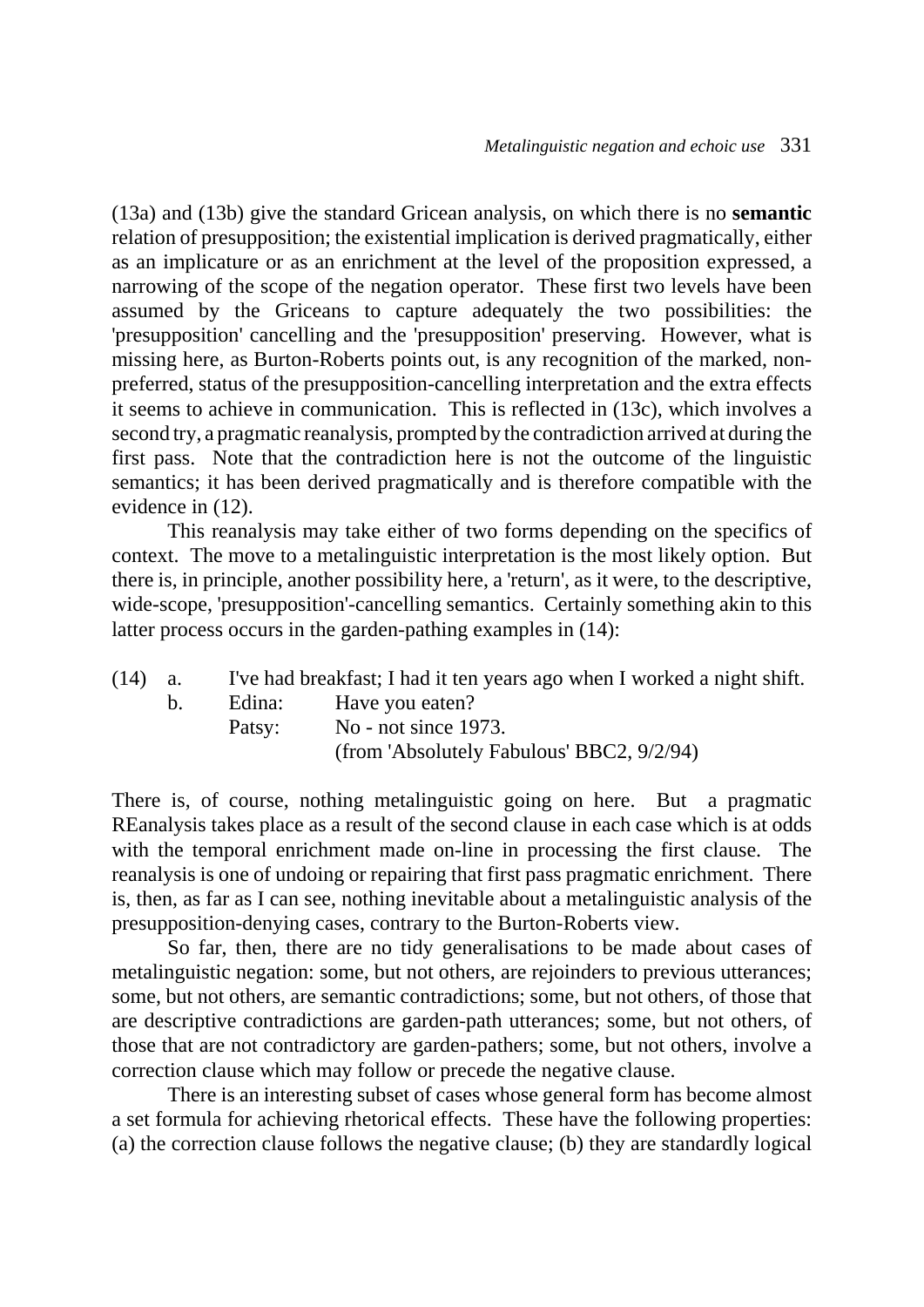contradictions; and (c) they standardly create a descriptive garden-path before the metarepresentational interpretation is derived. These examples are highly effective and so memorable, but they do not form a natural class, linguistically or pragmatically. To assume they do has as little validity as assuming that the examples in (14) somehow constitute a natural class of cases. These, too, are just instances of a much more general phenomenon, illustrated by the examples in (9): the process of pragmatic enrichment at the level of the proposition expressed. The examples in (14) happen to have the further property of having been designed, first to mislead and then to correct, for the sake of achieving some special effects.

# **4 The essential property: implicit echoic use**

The correct generalisation about the metalinguistic cases is that the material in the scope of the negation operator, or some of it at least, is echoically used, in the sense of Sperber & Wilson (1986), Wilson & Sperber (1988, 1992). A representation is used echoically when it reports what someone else has said or thought and expresses an attitude to it. Typical examples are given in (15):

- (15) a. The obnoxious beady-eyed woman is my wife.
	- b. It's a lovely day for a picnic, indeed.

The speaker of (15a) might be using the definite description truth-conditionally but is even more likely to be attributing it to someone else and expressing an attitude to it, conceivably one of endorsement, but more likely one of dissociation/rejection. This latter possibility contains the crucial ingredients of ironic utterances: the (implicit) attribution of an opinion and the (implicit) expression of an attitude of dissociation from that opinion. Similarly, (15b) might be a description of a state of affairs in the world, but in the appropriate context it might be used echoically to recall an earlier utterance or attribute a thought or opinion to someone, and express one of a range of attitudes to it. As well as echoing thoughts or truth-conditional content speakers might echo aspects of linguistic form:

- (16) a. Around here we don't eat tom[eiD{uz] and we don't get stressed out. (We eat tom[a:t{uz] and we get a little tense now and then.)
	- b. Since when have you been eating tom[eiD{uz] and getting stressed out?

Both examples echo a particular pronunciation and a phrasal expression, with an attitude of rejection. That attitude is made explicit in (16a) by the use of negation and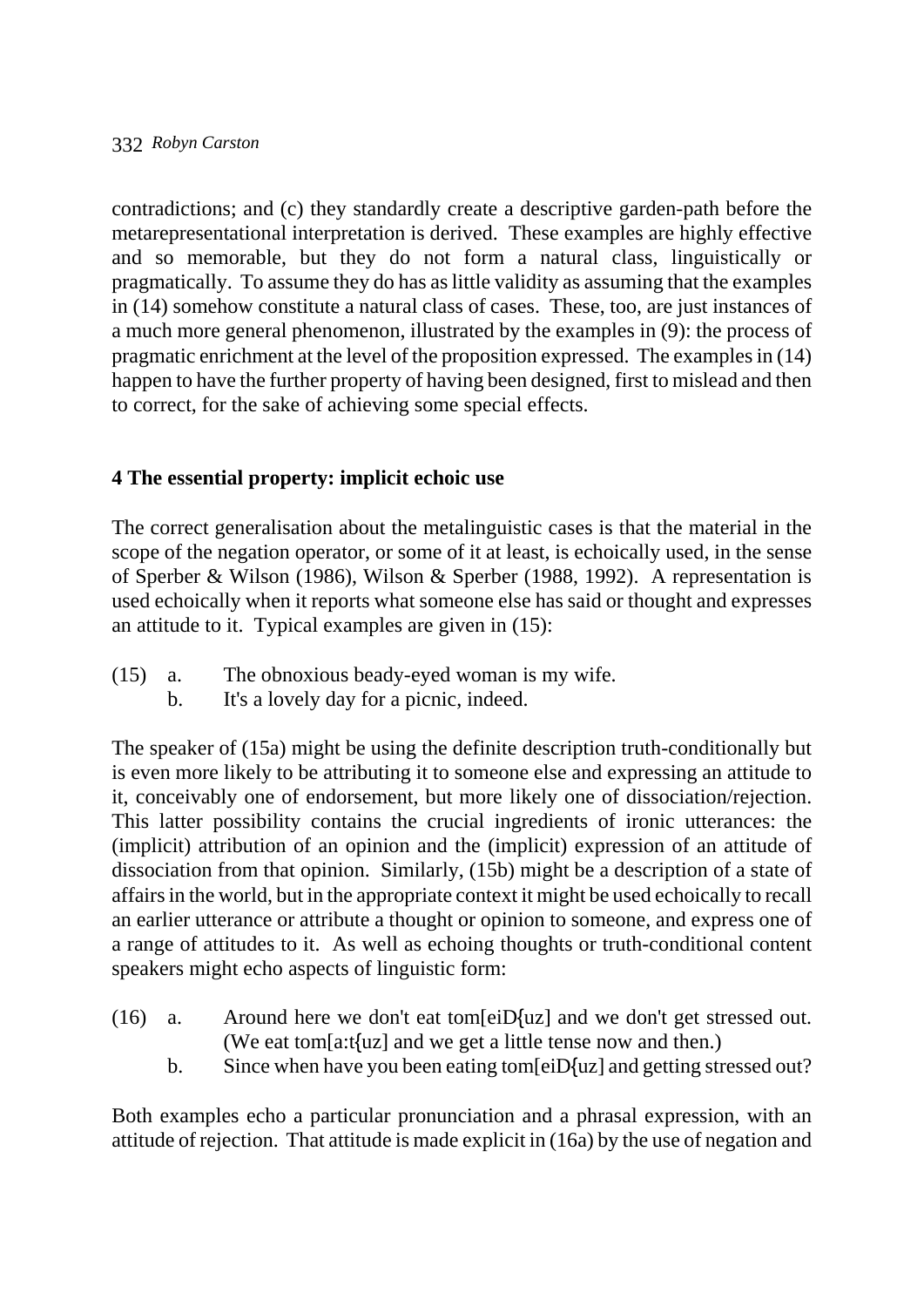is left implicit in (16b). (16a) is, of course, one of the standard cases of metalinguistic negation. Note that in both of the examples in (15) and (16) the echoic nature of the representation is left implicit. This, I claim, is the crucial property of meta-linguistic negations: the representation (or part of it) falling in the scope of the negation operator is implicitly echoic. Compare this with cases where the echoic nature of the representation is made explicit:

- (17) It's not correct to say that you saw two 'mongeese'; you should say 'mongooses'.
- (18) It's not eSOTeric; it's esoTERic.
	- a. Is her dissertation terribly eSOTeric?
	- b. Is the correct pronunciation eSOTeric or esoTERic?

(example due to N. Burton-Roberts)

In reply to the question in (b), the speaker of (18) is **explicitly** quotational, as she obviously is in (17); the referent assigned to 'it' is 'the correct pronunciation'. As a reply to (a), on the other hand, (18) is implicitly echoic, the referent of 'it' being 'her dissertation'; this is one of the typical metalinguistic negation cases. As Sperber & Wilson (1986) point out with the case of irony, it is precisely the implicit nature of the echoic use which gives these their garden-pathing potential. It is interesting in this regard to look at their comments on example (115a) (their numbering):

(115) a. When all was over and the rival kings were celebrating their victory with Te Deums in the respective camps ... (Voltaire: *Candide*)

"In fact (115a), like many of the best examples of irony, is a garden-path utterance, likely to cause the reader momentary processing difficulties later offset by appropriate rewards. One at first reads it as an ordinary assertion, is led to the absurd conclusion that both sides won, and only then reinterprets echoically. By leaving the echo implicit when the addition of some explicit material [as in (115d)] would have immediately put the reader on the right track, the author opens up a whole new line of interpretation. ...

(115) d. When the battle was over and the rival kings were doing what they described as celebrating their victory with Te Deums in their respective camps ... " Sperber & Wilson (1986, 242)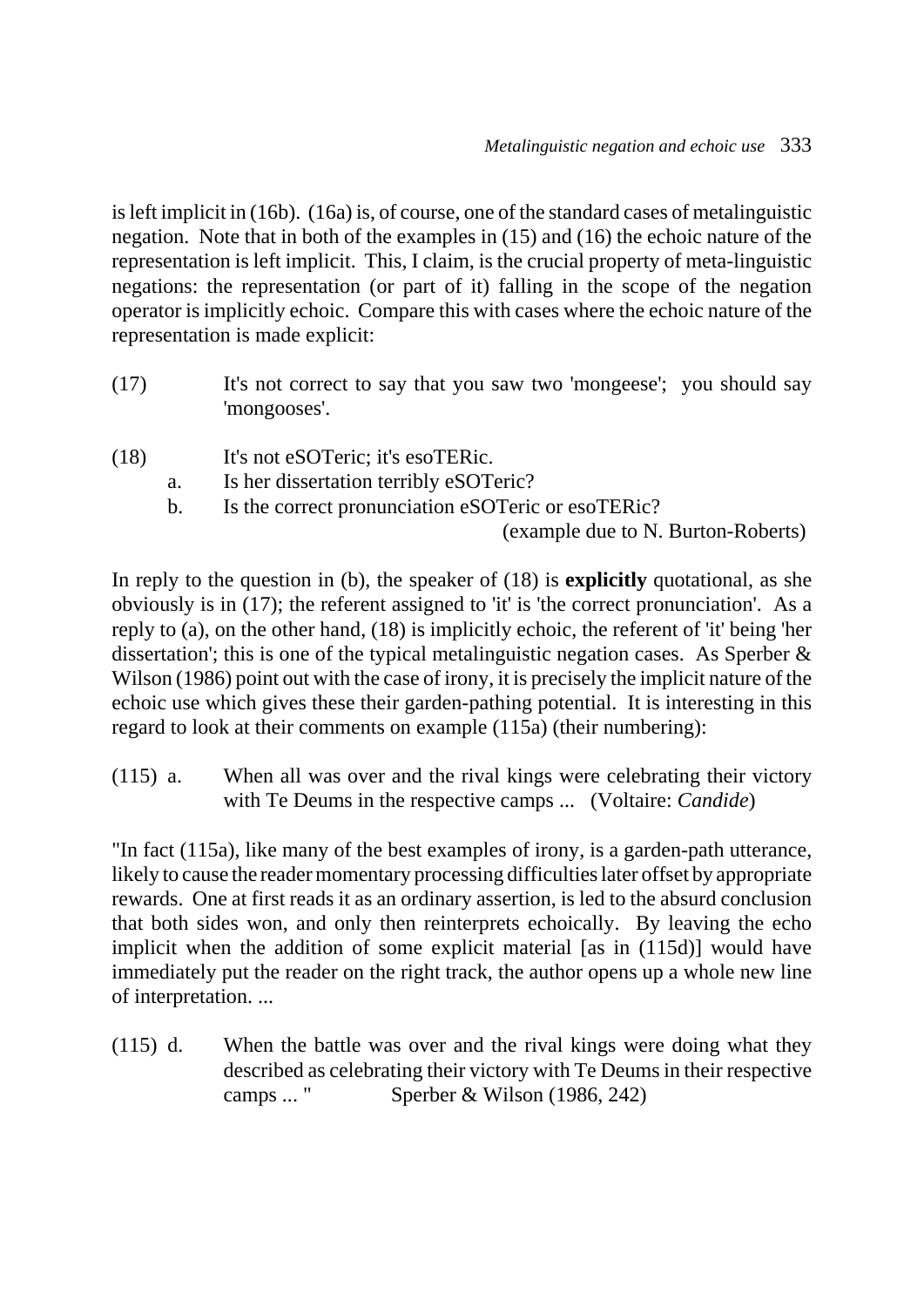This property of **implicit** echoic use, then, accounts quite straightforwardly for why it is that these 'metalinguistic' negations lend themselves to effective garden-pathing, though this is not, of course, an inevitable feature of either ironical utterances or these echoic negations.

Analysis in terms of echoic use seems to account well also for two of the standard formal diagnostics of metalinguistic negation: the presence of positive polarity items in their scope and the failure of morphological negation to function metalinguistically:

- (19) a. Mary is sometimes late.
	- b. \*Mary is ever late.
	- c. Mary isn't ever late.
	- d. Mary isn't sometimes late. (She's always late.)

The descriptive negation counterpart of (19a) is (19c), with the negative polarity item 'ever'. The presence of the positive polarity item 'sometimes' in (19d), however, is entirely to be expected once it is recognised that what is going on is the echoing of the affirmative which contains the PPI.

- (20) a. She's not happy; she's ecstatic.
	- b. \*She's unhappy; she's ecstatic.

Horn (1989, 392) discusses this failure of metalinguistic negation to incorporate morphologically. He finds it understandable because, as he puts it in one of his few allusions to the quotational nature of metalinguistic negation, the negation operator is functioning 'on a different level from the rest of the clause'. More precisely, the echoed material 'She's happy' is, as it were, within quotation marks and so sealed off from the negation which lies outside the quote/echo.

## **5 The implicit echo of truth-conditional content?**

I have tried to show in the previous section that a general characterisation of the class of metalinguistic negations is possible using the concept of implicit echoic use. However, the thought that immediately arises is that on an echoic analysis there is nothing to exclude the truth-conditional content of the material in the scope of negation being echoed (and objected to) and it is not clear that we want this possibility.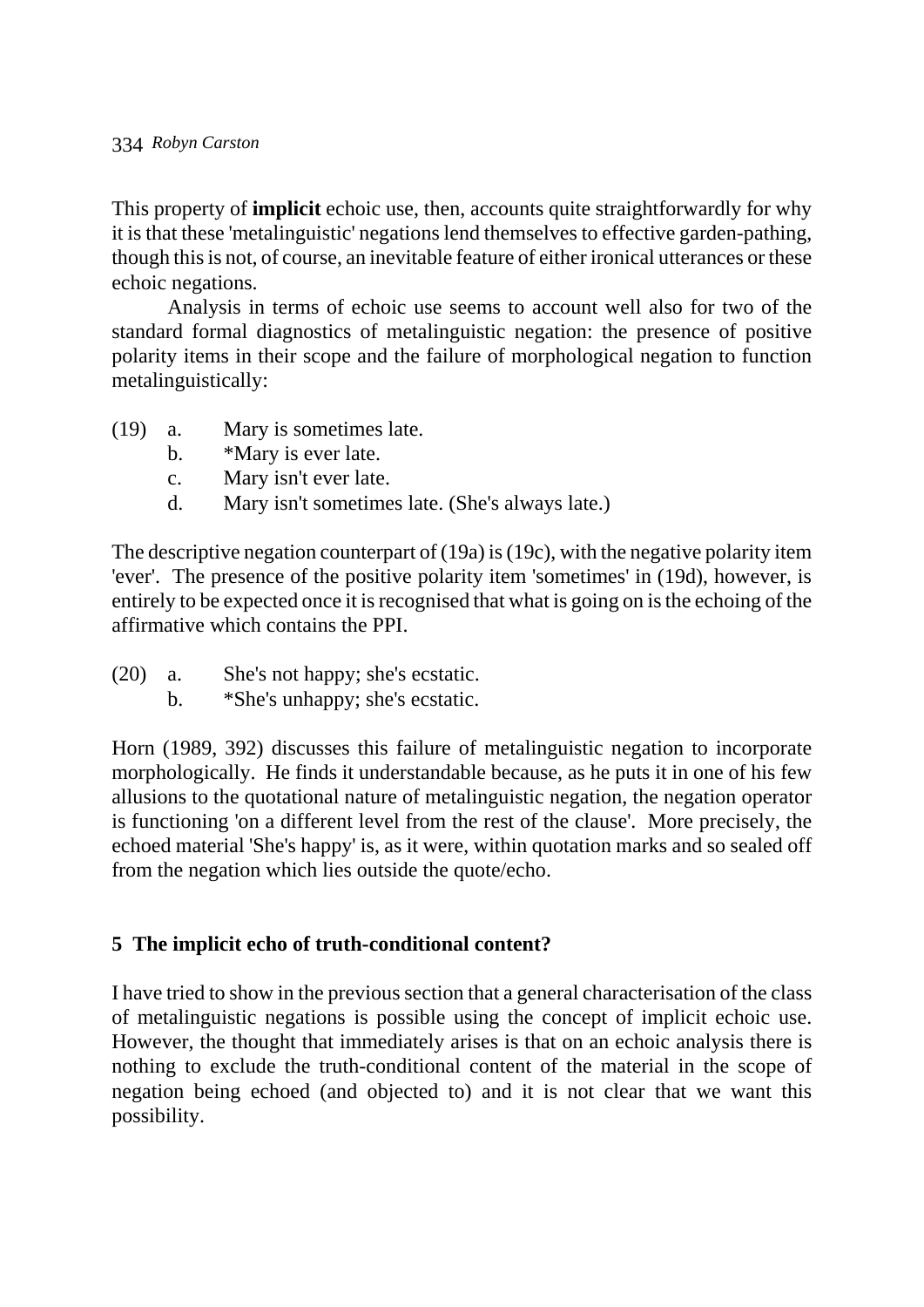I have concentrated so far on NON-truth-conditional properties, mostly, in fact, on formal linguistic properties, following Horn and others. But the concept of echoic use applies more widely than this; in their work, Sperber and Wilson have given many examples where the speaker is not echoing an element of linguistic form but is echoing the content of someone's utterance or indeed is attributing a (possibly unarticulated) thought or opinion to someone. For instance, in the analysis of irony the echoic allusion primarily concerns descriptive content, as in the cases in (15).

Recall that Horn talks of metalinguistic negation as involving an objection to an utterance **on any grounds whatever**; now, disagreeing with the truth-conditional content is certainly a ground on which one might object to someone's utterance. Is it reasonable, then, to class the examples in (21) together with the standard metalinguistic cases as all instances of implicitly echoic negations?

- (21) a.  $X:$  Isn't it tiring for you to drive to work? Y: I don't DRIVE to work; I JOG.
	- b. X: Oh, you're in a stinking foul mood tonight. Y: I'm not in a stinking foul mood; I'm a little tired and would like to be left alone.
	- c. Winning isn't everything; it's the only thing.
	- d. They're not the best at what they do they're the only ones who do what they do.

Certainly, (21a) and (21b) are not contradictory, unlike so many of the standardly cited examples. However, as I've argued above contradictoriness does not seem to be an essential property of metalinguistic (perhaps more aptly, metarepresentational) use. It is not clear to me whether we would want to say that Y in each case is objecting to the truth-conditional content of X's utterance or to something more formal like the use of a particular lexical item or phrase, which happens to make a truth-conditional difference. As for (21c) and (21d), they seem to conform to the formula that Horn and Burton-Roberts take to be typical of metalinguistic uses and they have the same sort of rhetorical effectiveness, perhaps involving some kind of garden-path. Again, it is far from clear whether it is truth-conditional content or lexis that is being objected to. Arguably, the birthday card example in (3) above involves the echo of descriptive content too, though not the content of an actual previous utterance. Rather, what is echoed there is the general assumption/expectation/hope that a birthday card that one receives will be from an admirer. This loosening of what is echoed from strictly formal linguistic properties of an utterance and, finally, from any actual previous utterance at all, is just as one would expect from the Sperber and Wilson account.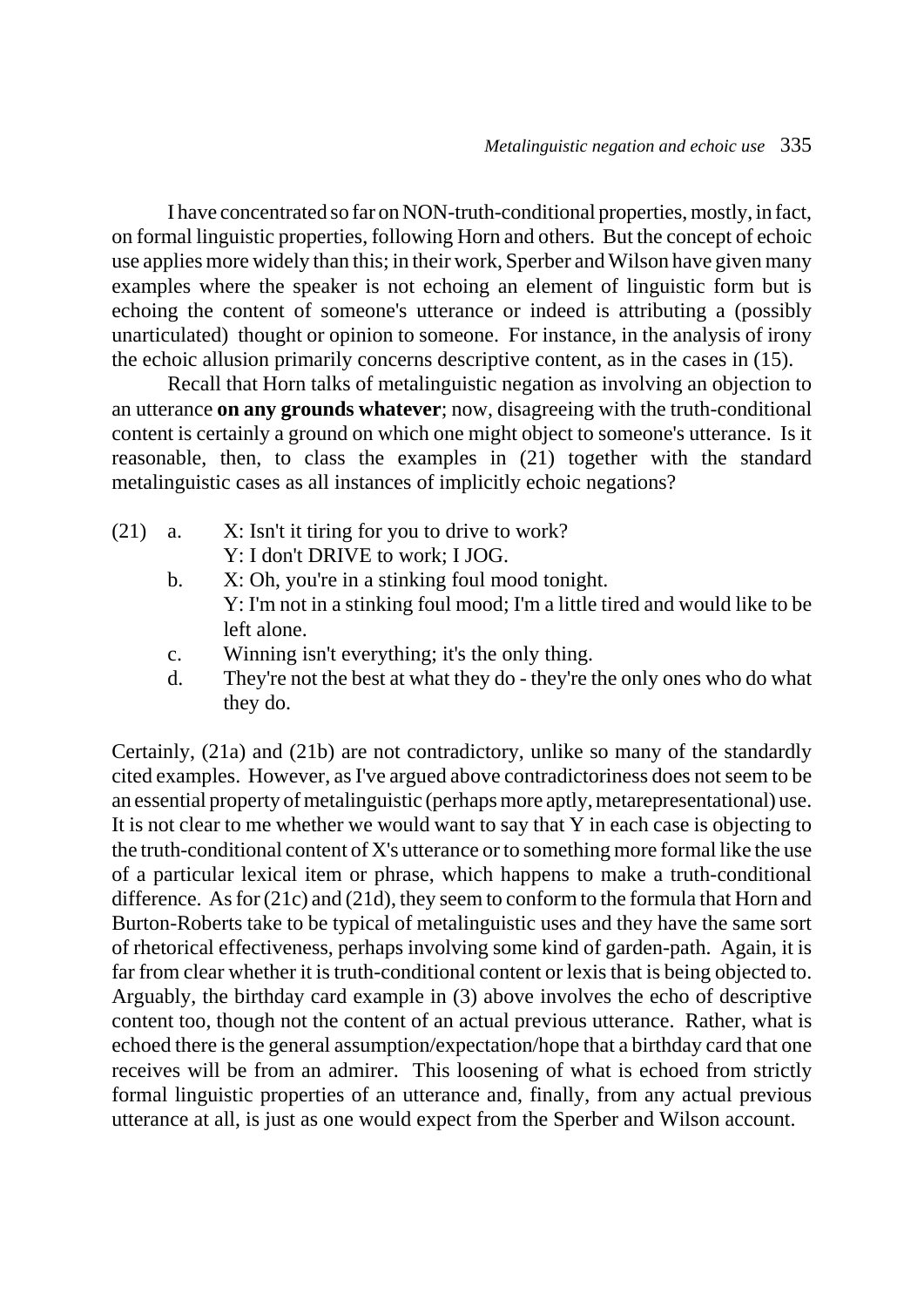The reluctance to include truth-conditional content as a possible ground for objecting to someone's (actual or potential) utterance is that such echoic cases would seem then to be effectively indistinguishable from standard descriptive negations, which, of course, operate over truth-conditional content. However, there is an interesting parallel that can be drawn here, with another sort of echoic case, which is often virtually indistinguishable from its descriptive counterpart. This is the case where an attitude of endorsement is expressed towards implicitly echoed material. Sperber and Wilson (1986) discuss the following examples (their numbering):

- (111) a. Peter: It's a lovely day for a picnic. [They go for a picnic and the sun shines.]
	- b. Mary (happily): It's a lovely day for a picnic, indeed.
- (112) a. Peter: It's a lovely day for a picnic. [They go for a picnic and it rains.]
	- b. Mary (sarcastically): It's a lovely day for a picnic, indeed.

"In both (111b) and (112b) there is an echoic allusion to be picked up. In the circumstance described, it is clear that the speaker of (111b) endorses the opinion echoed, whereas the speaker of (112b) rejects it with scorn. These utterances are interpreted on exactly similar patterns; the only difference is in the attitudes they express. (111b) has not been thought by rhetoricians to be worthy of special attention; (112b) is, of course, a case of verbal irony" (Sperber & Wilson 1986: 239).

Unusually, it is the endorsement case (111b) that I am interested in here. Let's compare it (repeated in (22b)) with its non-echoic (i.e. descriptive) counterpart given in (22a):

- (22) a. It's a lovely day for a picnic.
	- b. It IS a lovely day for a picnic (indeed).

They look and sound pretty much the same, though, as I've attempted to indicate, there may be some superficial clues towards the echoic analysis, such as a particular accent pattern, and the use of the inessential 'indeed'. There will, presumably, be a difference in the communicative intention of the speaker in each case and slight differences in the effects achieved, or in the way in which they are achieved. The effects in the echoic case may well be focused on giving Peter a pat on the back for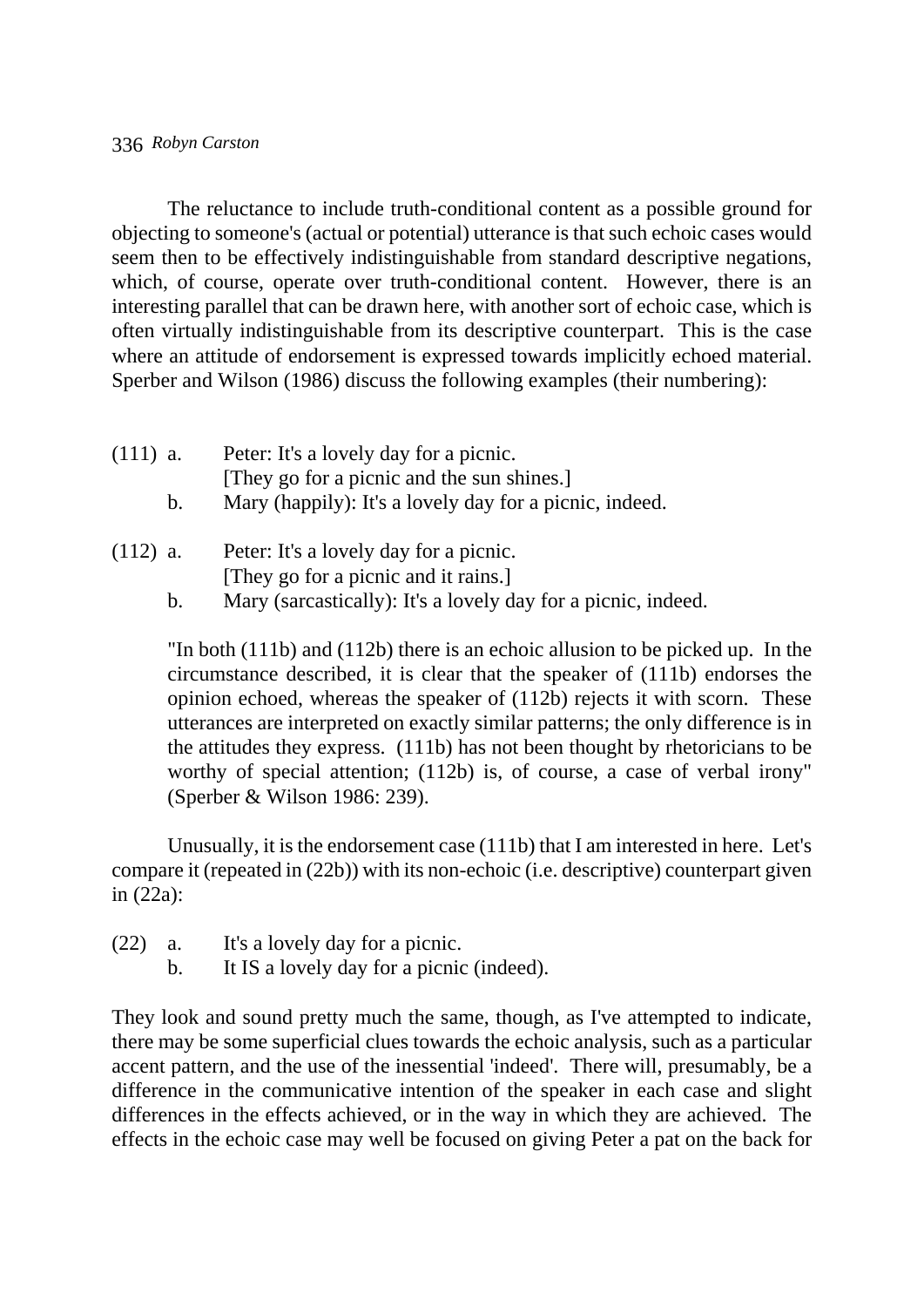having got it right, for having exercised such good judgement, effects which might be less prominent in the case of the descriptive assertion that happens to be in agreement with Peter's earlier assertion. However, the difference between them will, in many instances, be pretty negligible and it won't matter much which interpretation the hearer derives.

This lack of a particularly sharp interpretive difference in the case of endorsing echoes and their descriptive counterparts does not lead us to the conclusion that the distinction doesn't exist; that is, to the conclusion that echoic allusion with an attitude of corroboration is not a real possibility. What I am suggesting is that the same goes for cases of echoing the truth-conditional content of the representation in the scope of negation and their descriptive, non-echoic, counterparts. So B's response to A in (23) might be a case of echoic negation, the assertion that 'she's happy' being attributed to A, or it could be an ordinary descriptive use, a counter-assertion to A's assertion:

- (23) A: Mary seems happy these days.
	- B: She isn't HAPPY; she just puts on a brave face.

In the absence of any more specific context there is just no way of knowing. In context, the two possibilities may differ slightly in the effects they achieve or in the way those effects are achieved, the force of the dissociative attitude being stronger in the echoic case than in the descriptive case, though very often the upshot will be much the same.

A small piece of evidence in favour of maintaining the distinction, despite its negligible effect on interpretation, comes from a consideration of the formal diagnostics of metalinguistic use, especially the presence of positive polarity items:

- (24) A: Mary is sometimes late.
	- B1: She isn't ever late; she's always punctual.
	- B2: She isn't sometimes late; she's always punctual.

The negative polarity item 'ever' in B1 would indicate descriptive use of the material in the scope of negation, while the positive polarity item 'sometimes' in B2 indicates that A's utterance is being echoed, and, as the follow-up clause shows, it is the truthconditional content of the utterance that is being objected to.

It seems then that a properly general account of cases of marked negation can be given in terms of implicit echoic use, an account which includes the rhetorically effective formulas that Horn and others have concentrated on but which is far from exhausted by them.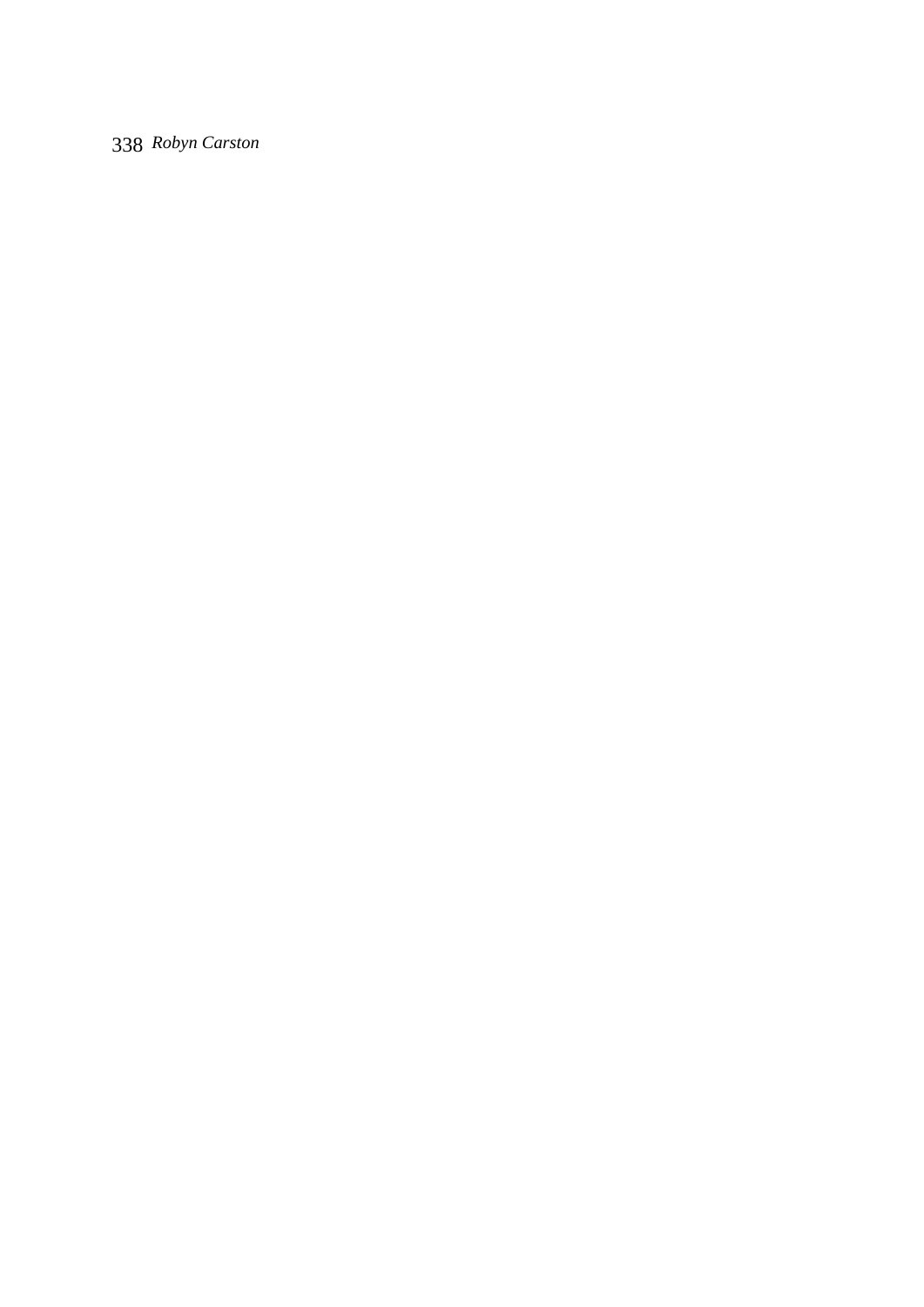#### **6 Last considerations**

Let us return to the issue of the alleged ambiguity of negation, whether semantic or pragmatic. On the account I have just proposed there is no reason to suppose the negation operator is either semantically ambiguous or, if the term makes sense at all, pragmatically ambiguous. There IS a 'duality of use' involved in the metalinguistic examples, though it is not an ambiguity in the lexical item 'not'. It lies rather with the two ways in which material falling within the scope of 'not' can be used: either as representing a state of affairs in the world (i.e. descriptively) or as representing another representation (i.e. interpretively or echoicly). This particular duality of use is not in any way peculiar to negative utterances but is a thoroughly pervasive feature of language use. The negation operator itself is, in all instances, just the standard truth-functional operator.

The account does, of course, need a lot more fleshing out. I haven't yet addressed the issue of what proposition is expressed and recovered in the echoic cases; that is, of how (or, indeed, whether) the implicitly echoed/quoted material within the negation is pragmatically unpacked into an explicit representation by the hearer/reader. There is, in addition, a great need for some deeper understanding of where the metarepresentational use (of which echoic use is a subtype) of natural language comes from. Should it be thought of as a semantic ambiguity, or a pragmatic ambiguity, or something else altogether, a reflex in public language of a fundamental cognitive capacity perhaps? Is it a feature of the language faculty and, if so, does that entail that every sentence has various semantic representations with, as it were, quotation marks around certain constituents? If it is not a part of the grammar then how does it arise in interpretation? These questions are raised by the analysis of metalinguistic negation in terms of echoic use, though they are obviously not peculiar to it, since they are raised elsewhere too, by the quite general fact of the metarepresentational (interpretive) use of language. I don't suppose they are going to receive any swift or easy answers.

#### **References**

Blakemore, D. (1987) *Semantic Constraints on Relevance*. Oxford: Blackwell.

Burton-Roberts, N. (1989a) On Horn's dilemma: presupposition and negation. *Journal of Linguistics* 25, 95-125.

Burton-Roberts, N. (1989b) *The Limits to Debate*. Cambridge: Cambridge University Press.